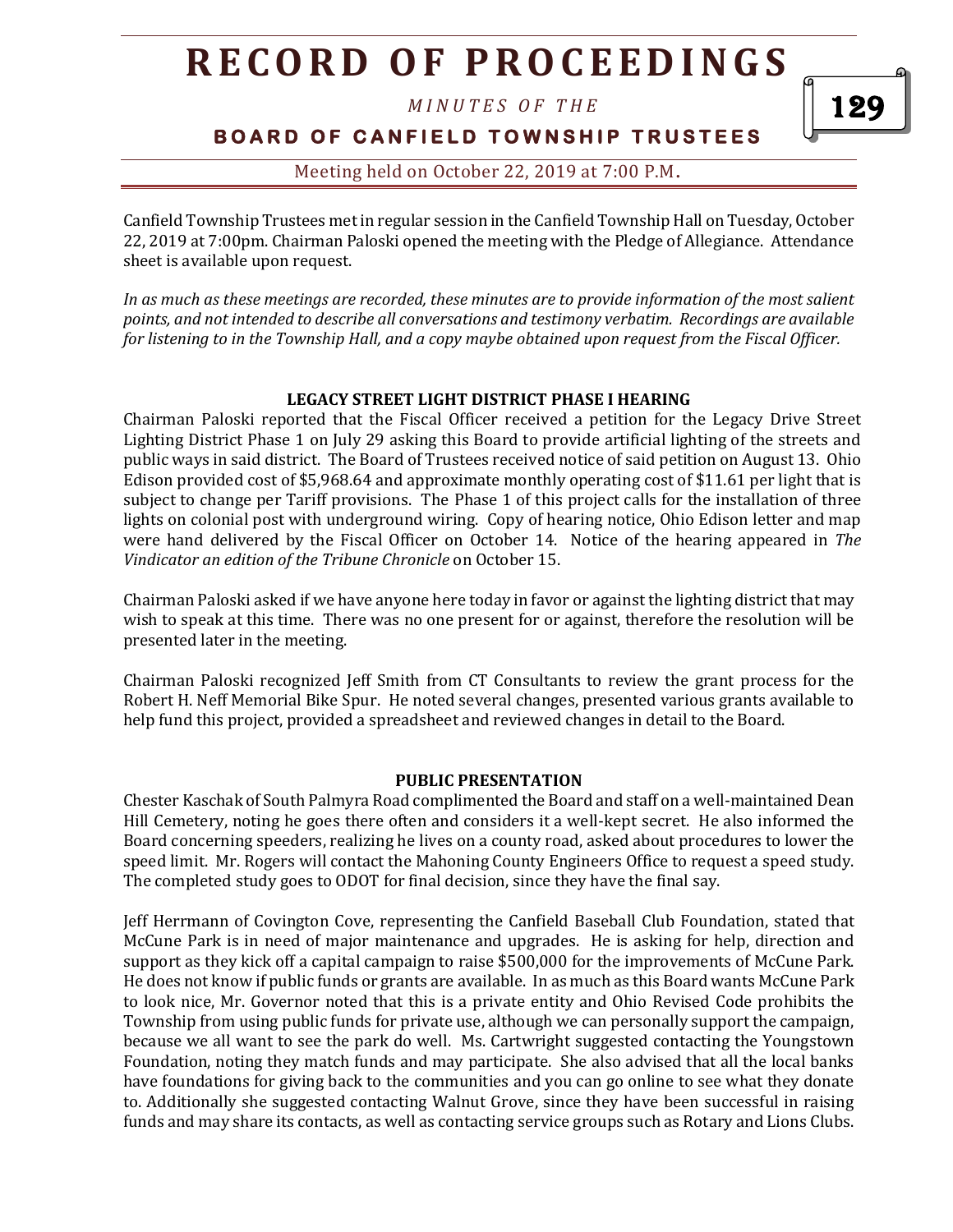*M I N U T E S O F T H E* 

## **BOARD OF CANFIELD TOWNSHIP TRUSTEES**

130

Meeting held on October 22, 2019 at 7:00 P.M**.**

**ATTENDANCE ROLL CALL**

Chairman Paloski requested that Carmen I. Heasley, Fiscal Officer, call the attendance roll:

| Mr. Paloski    | present |
|----------------|---------|
| Ms. Cartwright | present |
| Mr. Governor   | present |

**MINUTES:** Chairman Paloski requested corrections or additions to the regular meeting minutes of September 10 and special regular meeting minutes of September 10, 2019. The minutes with suggested changes incorporated were accepted.

**ADMINISTRATOR/ROAD SUPERINTENDENT REPORT:** The Board reviewed the Administrator/ Road Superintendent's report and had no questions for him at this time.The Fiscal Officer asked for the anticipated completion time for the paving program and Mr. Rogers reported possibly by the end of next week.

Ms. Cartwright asked the zoning inspector to save her report in a word document so we can send questions back and forth. The zoning inspector spoke about a resolution concerning the pool on Fairway Drive. Ms. Cartwright advised her to provide the resolution with documentation and forward it to the Board for review. She is starting to work on that resolution. Mr. Rogers noted that the prosecutor's office is involved. Mr. Paloski moved to accept the administrator/road superintendent, public works and zoning reports as presented.

**FISCAL OFFICER'S REPORT:** Chairman Paloski called on the Fiscal Officer, Carmen I. Heasley, to present the financials. The Fiscal Officer reviewed warrants, electronic payments and one Then & Now purchase order. She explained that during the meeting of August 13, the Board moved forward with PO 39-2019 using the Permissive Fund to allow the engineer from CT Consultants to proceed on the emergency projects from the May 28 rain event and would delete this purchase order once the Township has the new Certificate of All Available Resources from the county auditor. The Township has received the new certificate, so this purchase order will replace PO 39-2019.

The Fiscal Officer suggested several re-allocation of funds within the General Fund and Road Fund for better accountability. She reviewed necessary changes to the current budget and provided motions.

The Fiscal Officer asked if anyone had questions concerning Legacy Street Lighting District. Mr. Governor questioned about the lights that were supposed to be put up the boulevard that the developer assured the Township he would install for safety concerns. Mr. Rogers noted a conversation with the developer stating that the developer will take care of it. Mr. Governor would like to see it in writing because of the safety issue.

The Fiscal Officer noted receipt of the statement from Home Savings for the park payment due this coming Monday, so she will create the warrant and have it in the office tomorrow for signatures. Mr. Paloski moved to accept the Fiscal Officers report as presented.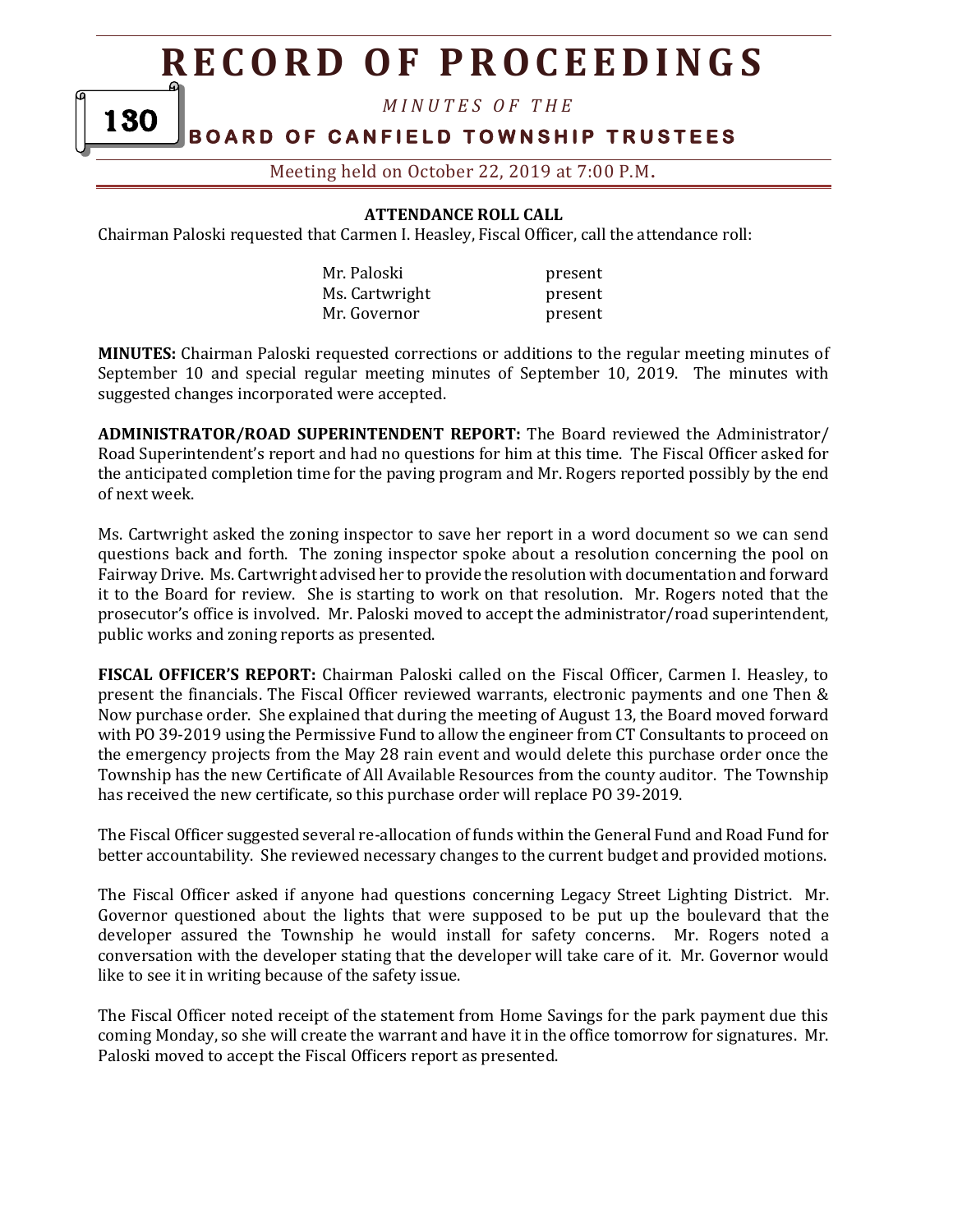*M I N U T E S O F T H E* 

**BOARD OF CANFIELD TOWNSHIP TRUSTEES** 

Meeting held on October 22, 2019 at 7:00 P.M**.**

#### **OLD BUSINESS**

### **RESOLUTION 2019-10-22-171 A RESOLUTION ALLOWING THE TOWNSHIP OF CANFIELD (Township) TO APPLY FOR FEDERAL Transportation Alternatives Program (TAP) FUNDS PROGRAMMED BY THE EASTGATE REGIONAL COUNCIL OF GOVERNMENTS (Eastgate) TO Construct the Robert H. Neff Memorial Hike & Bike Trail (Trail).**

Ms. Cartwright moved to approve the application for the TAP grant as follows: **WHEREAS,** the Trail is an important connecting trail to provide a safe recreational link between the Township Park on Herbert Road to the Mill Creek MetroParks Greenway Trail; and

**WHEREAS,** the Trail is in need of design, permitting, and construction.

**NOW, THEREFORE, BE IT RESOLVED** by the Board of Trustees of the Township of Canfield, County of Mahoning, State of Ohio:

**SECTION 1.** That the Township is hereby authorized to apply for Federal Transportation Alternative (TAP) Funds programmed by the Eastgate Regional Council of Governments for the following:

- (1) Project Name: Robert H. Neff Memorial Hike & Bike Trail
- (2) Project Description: A new trail is proposed to connect the Township Park on Herbert Road to the Mill Creek MetroParks (MCMP) Greenway Trail. It will be constructed to current AASHTO guidelines. The trail is proposed to be an off-road asphalt trail, and will commence at the Township Park's existing gravel parking lot, which will effectively serve as a new trailhead, and extend approx. 4,100 LF to the MCMP Trail. This will provide for safer pedestrian and bicycle traffic to the trail, as opposed to the narrow but heavily traveled Herbert Road. This connecting trail will also provide an alternative means of transportation to the park for soccer, basketball and other sporting events, pavilion, and all other park amenities normally accessed by automobiles, and will promote recreational use for both the park and the MCMP Greenway Trail. The proposed trail will be routed through open fields, along forested areas and through the northern portion of the Mahoning County Career and Technical Center (MCCTC) property. Near the mid-point, the trail will traverse through a forested wetland and perennial stream, where a boardwalk crossing is proposed to minimize impacts and add interest to the route. Educational elements, such as pull-offs and signage, may be incorporated into the project. In addition, MCCTC students will be engaged in the planning, engineering design and due diligence processes, permitting, bidding, and construction of the trail.
- (3) Estimated Total Project Costs: \$496,980. Estimated Total Eligible Construction Costs: \$398,780.

**SECTION 2.** That the Board of Trustees acknowledges and understands the Eastgate "Funding Policy Guidelines" and confirms to the best of its knowledge that the information contained in the project application is accurate, that it intends to diligently pursue that project, and that a local share, which may include other funding sources, is required in the amount of (\$199,480) to match federal funds.

**SECTION 3.** That it is hereby found and determined that all formal actions of the Board of Trustees concerning and relating to the passage of this Resolution were taken in an open meeting of this Board of Trustees and that all deliberations of this Board of Trustees and of any of its committees that resulted in such formal action were meeting open to the public and in compliance with the law.

131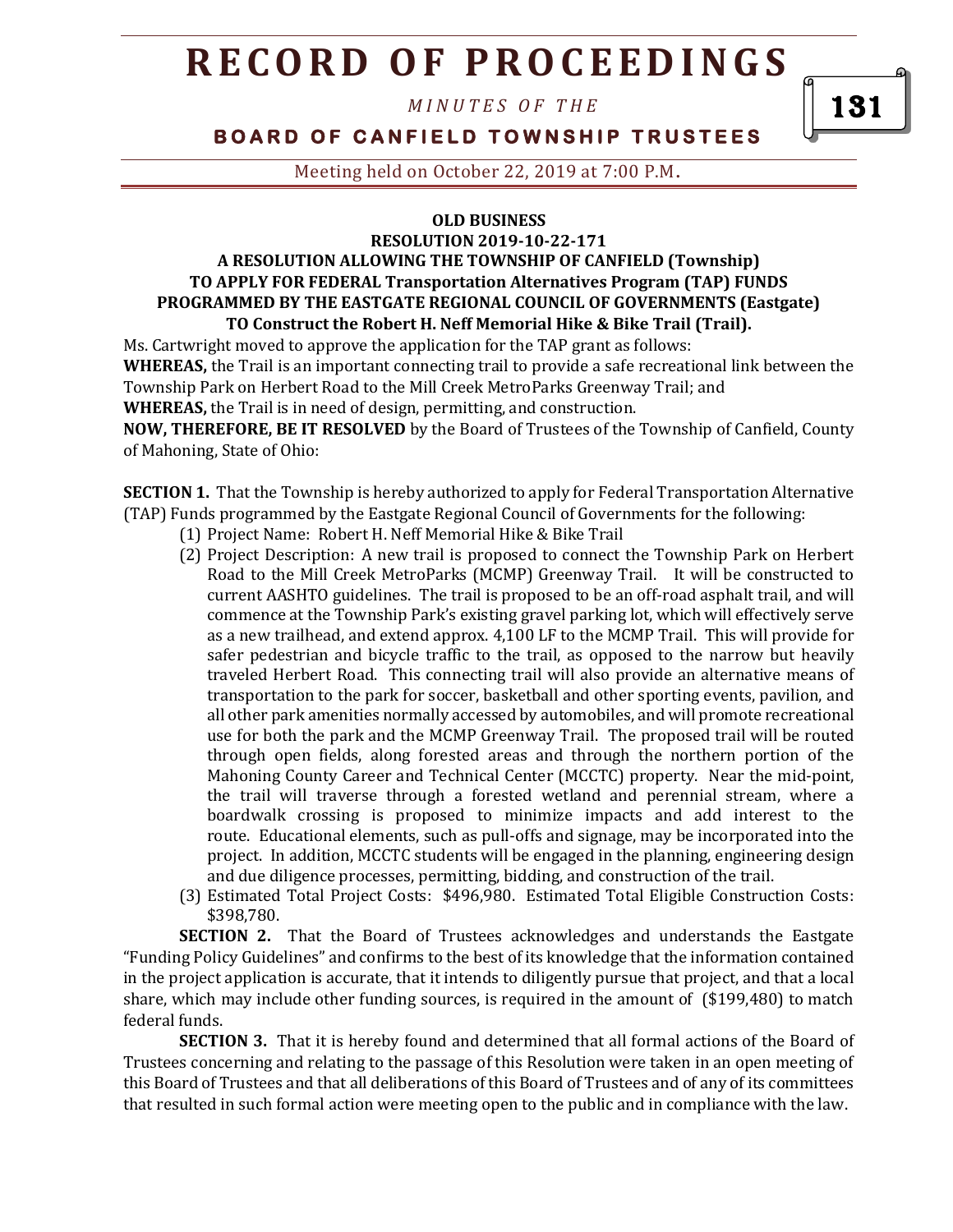*M I N U T E S O F T H E* 

**BOARD OF CANFIELD TOWNSHIP TRUSTEES** 

132

Meeting held on October 22, 2019 at 7:00 P.M**.**

**SECTION 4.** This Resolution is hereby declared to be an emergency measure necessary for the immediate preservation of the public peace, health, safety convenience and welfare of the Township of Canfield and the inhabitants thereof, for the reason that it is to apply for this funding on or before October 25, 2019, and provided that it receives the approval of two-thirds of the members of the Board of Trustees, shall be in full force and effect from and after its passage and approval; otherwise to be in full force and effect from and after the earliest period allowed by law. Mr. Paloski seconded the Motion. Roll Call: Mr. Paloski, yes; Ms. Cartwright, yes; Mr. Governor, yes. Motion carried 3 to 0.

#### **NEW BUSINESS RESOLUTION 2019-10-22-172 Solid Waste Management Plan**

Mr. Paloski moved to adopt the Solid Waste Management Plan for the Mahoning County Solid Waste Management District as follows:

**WHEREAS;** Canfield Township is located within the jurisdiction of the Mahoning County Solid Waste Management District (District).

**WHEREAS;** the District Policy Committee prepared and adopted a final draft of the solid Waste Management Plan in accordance with Ohio Revised Code Sections §3734.53, §3734.54 and §3734.55. **WHEREAS;** the District has provided a copy of the Draft Final Solid Waste Management Plan for ratification to each of the legislative authorities of the District.

**WHEREAS;** the Board of Canfield Trustees must decide, whether it approves of said Solid Waste Management Plan within ninety days of receipt of the Final Draft Plan.

**NOW,** therefore, Be It Resolved by the Canfield Township Board of Trustees approves the District Solid Waste Management Plan. The Fiscal Officer is hereby directed to send the District a copy of this resolution to the attention of Mr. Lou Vega, Mahoning County Solid Waste Management District, 345 Oak Hill Ave., Suite 330, Youngstown, OH 44502. That it is found and determined that all formal actions of this Board of Township Trustees concerning and relating to the passage of this resolution/ordinance were adopted in an open meeting of this Board of Trustees and of any of its committees that resulted in such formal actions were in meetings open to the public in compliance with all legal requirements including Sections 121.22 of the Ohio Revised Code. Mr. Governor seconded the Motion. Roll Call: Mr. Paloski, yes; Ms. Cartwright, yes; Mr. Governor, yes. Motion carried 3 to 0.

#### **RESOLUTION 2019-10-22-173**

#### **Ohio Township Administrators Network (OTAN)**

Ms. Cartwright moved to approve the Township Administrator/Road Superintendent to attend the Ohio Township Administrators Network Fall Meeting in Blacklick, Ohio on Friday, November 22, 2019. The registration fee of \$75.00 with any other expenses reimbursed per the travel policy. Mr. Paloski seconded the Motion. Discussion: Ms. Cartwright noted appreciating that Mr. Rogers will carpool with Boardman Township employees to save on cost. Roll Call: Mr. Paloski, yes; Ms. Cartwright, yes; Mr. Governor, yes. Motion carried 3 to 0.

#### **RESOLUTION 2019-10-22-174 2019 MORE Grant Equipment Purchase**

Mr. Paloski moved to approve the purchase of (2) 36" Reflective roll up signs at \$95.00 each and (2) Compact sign stands at \$130.00 each purchased from Municipal Signs and Sales; a pack of (12) Emergency road lights at \$65.00 purchased from Amazon Prime for a total not to exceed \$520.00. The MORE Grant of \$500.00 will go towards this purchase. Mr. Governor seconded the Motion.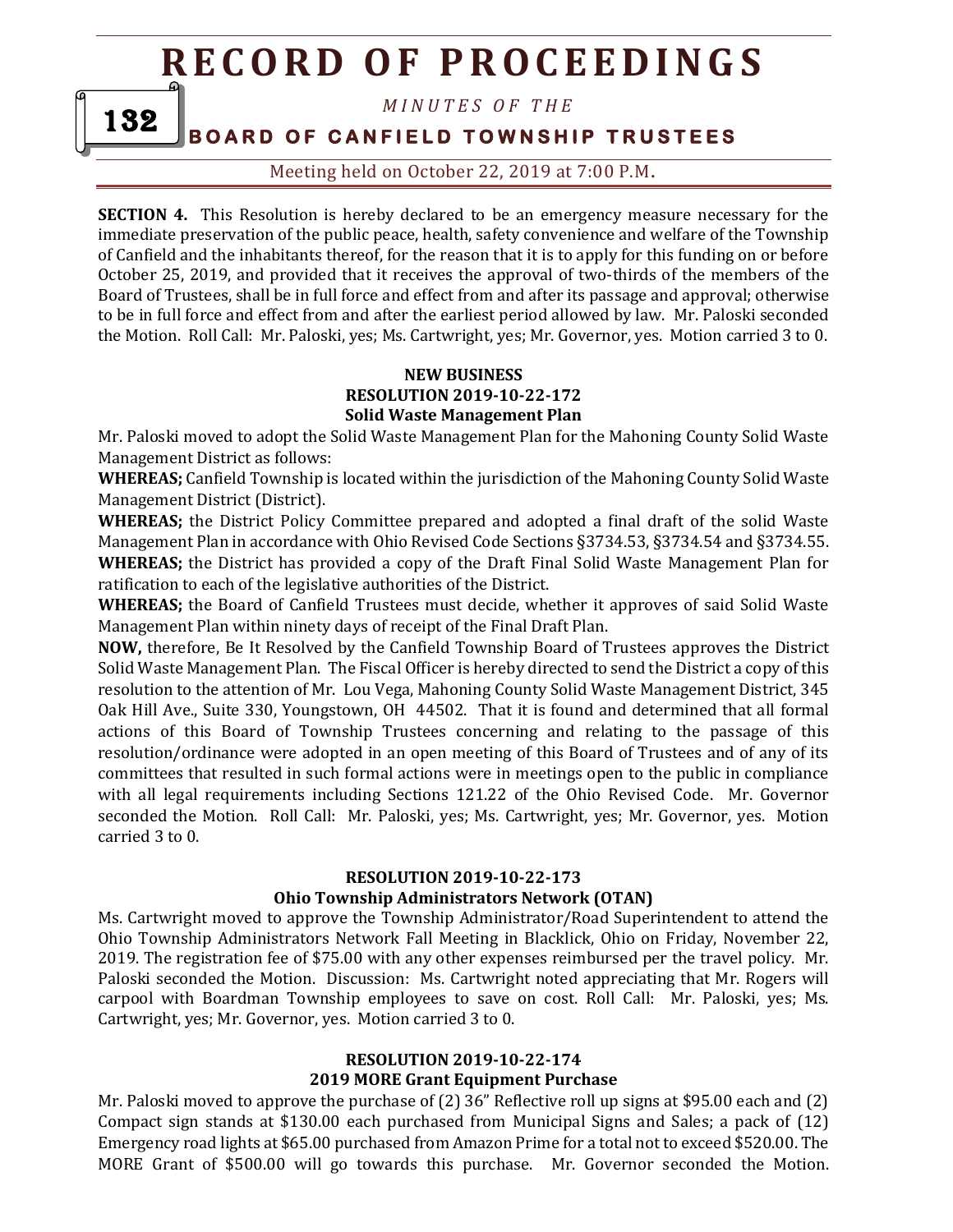*M I N U T E S O F T H E* 

**BOARD OF CANFIELD TOWNSHIP TRUSTEES** 

Meeting held on October 22, 2019 at 7:00 P.M**.**

Discussion: Ms. Heasley expressed concern that the invoice must document the More Grant from Municipal; otherwise, she will pay it from the Road Fund. Mr. Rogers will have the invoice come to him first and he will document properly. Roll Call: Mr. Paloski, yes; Ms. Cartwright, yes; Mr. Governor, yes. Motion carried 3 to 0.

#### **RESOLUTION 2019-10-22-175 Warrants & Electronic Payments**

Ms. Cartwright moved to approve Warrants #13569 thru #13583, electronic payments 415-2019 thru 434-2019 for a grand total of \$72,090.27 as general & payroll obligations of the Township. Mr. Governor seconded the Motion. Roll Call: Mr. Paloski, yes; Ms. Cartwright, yes; Mr. Governor, yes. Motion carried 3 to 0.

#### **RESOLUTION 2019-10-22-176 Purchase Order**

Ms. Cartwright moved to approve one Purchase Order PO 44-2019 for a total of \$14,220.00. This purchase order number PO 44-2019 is a Then and Now purchase order. As noted during the meeting of August 13, the Board agreed to process PO 39-2019 using the Permissive Fund to allow the engineer to proceed on emergency projects from the May 28 rain event. The Board understood that purchase order PO 39-2019 would be deleted once the Township is in receipt of the new Certificate of all Available Revenues from the county auditor. The Township has the approved certificate. Mr. Governor seconded the Motion. Roll Call: Mr. Paloski, yes; Ms. Cartwright, yes; Mr. Governor, yes. Motion carried 3 to 0.

### **RESOLUTION 2019-10-22-177**

#### **Reallocate Funds in the General Fund**

Mr. Paloski moved to approve increasing appropriation line #1000-110-211-0000 (OPERS) by \$1,000 and reducing appropriation line #1000-110-312-0000 (Auditing Services) by \$1,000. Mr. Governor seconded the Motion. Roll Call: Mr. Paloski, yes; Ms. Cartwright, yes; Mr. Governor, yes. Motion carried 3 to 0.

#### **RESOLUTION 2019-10-22-178 Reallocate Funds in the General Fund**

Ms. Cartwright moved to approve increasing appropriation line #1000-110-222-0000 (Life Ins) by \$500 and reducing appropriation line #1000-110-312-0000 (Auditing Services) by \$500. Mr. Governor seconded the Motion. Roll Call: Mr. Paloski, yes; Ms. Cartwright, yes; Mr. Governor, yes. Motion carried 3 to 0.

#### **RESOLUTION 2019-10-22-179 Reallocate Funds in the General Fund**

Mr. Governor moved to approve increasing appropriation line #1000-330-190-0000 (Salaries) by \$10,000 by reducing appropriation line #1000-110-314-0000 (Tax Collection Fees) by \$6,000, reducing appropriation line #1000-110-382-0000 (Liability Ins) by \$1,000 and reducing appropriation line #1000-420-370-0000 (Payment to Another Political Subdivision) by \$3,000. Mr. Paloski seconded the Motion. Roll Call: Mr. Paloski, yes; Ms. Cartwright, yes; Mr. Governor, yes. Motion carried 3 to 0.

133